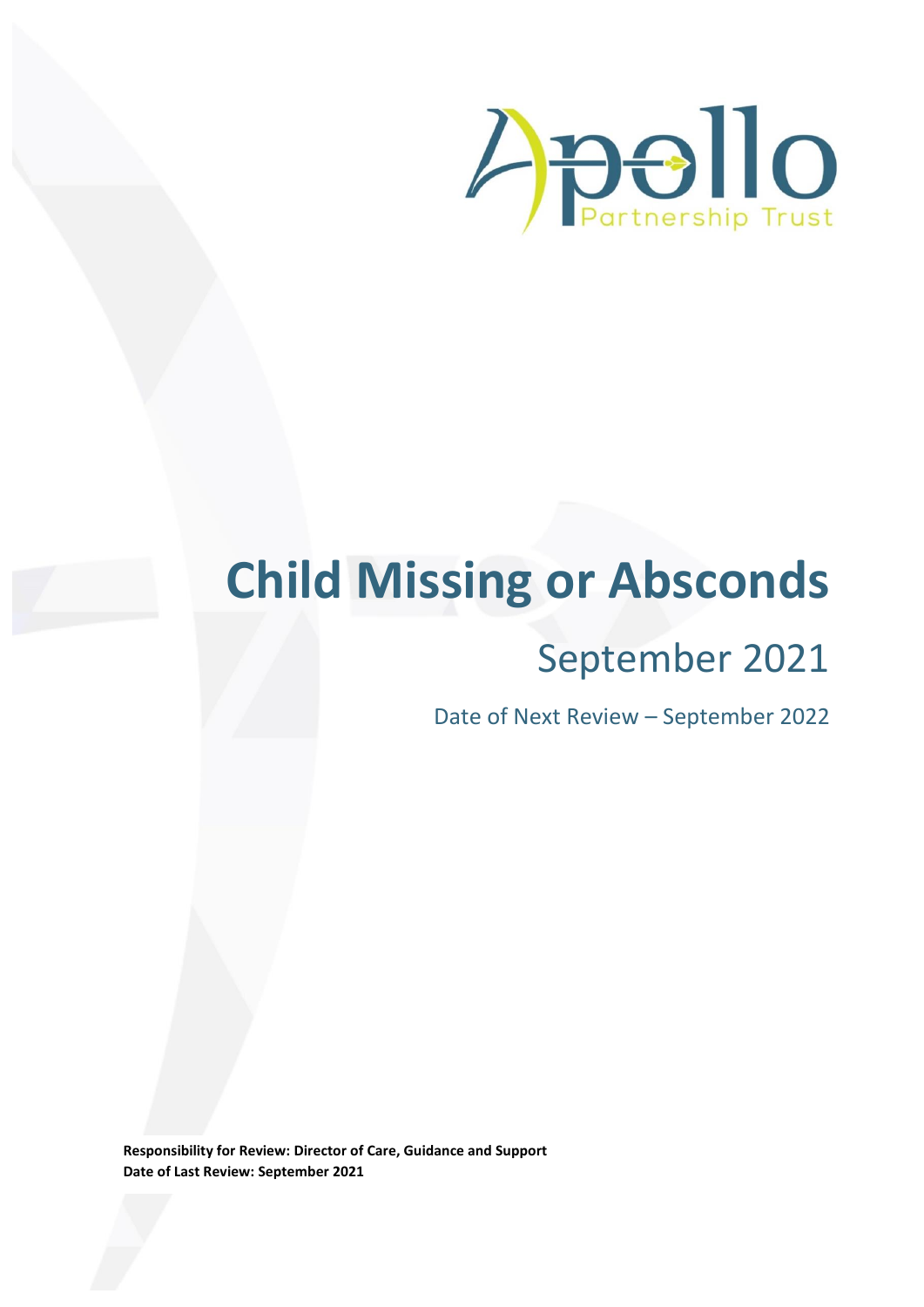#### **1.0 Policy statement**

Apollo Partnership Trust takes seriously its duty to safeguard all children in its care. Children's safety is our highest priority, both on and off the premises. Every attempt is made to ensure the security and safety of children is maintained at all times, through rigorous reporting of absence and early response, carrying out the educational visits procedure (risk assessment), lesson by lesson registration and exit/entrance procedures.

## **2.0 Scope and purpose**

To ensure all staff understand the procedures for managing an emergency situation when a child in our care go missing, or absconds, from the building or on a school trip. To contribute to the wider safeguarding portfolio of policies.

### **3.0 Child going missing (or absconds) on the premises**

**3.1** As soon as it is noticed that a child is missing, the staff member alerts the Head of School and the DSL through the most expedient means of communication.

**3.2** The Head of School or member of the Senior Leadership Team calls the police and reports the child as missing and then calls the parent.

**3.3** The Head of School and other members of senior staff carry out a thorough search of the building and outdoor spaces.

**3.4** The register is checked to make sure no other child has also gone missing.

**3.5** Friends of the child may be asked when they last saw them.

**3.6** Designated site staff to check doors and gates to see if there has been a breach of security whereby a child could wander out or an intruder could access.

**3.7** The Head of School talks to the staff to find out when and where the child was last seen and recorded.

**3.8** The Head of School contacts the Chair of Governors and Executive Head of School and reports the incident. An investigation will be carried out immediately.

**3.9** If the Head of School is not on site, the next most senior member of staff should carry out their role with the Designated Safeguarding Lead (DSL).

#### **4.0 Child going missing on an outing / residential**

**4.1** As soon as it is noticed that a child is missing, staff on the outing ask children to stand with their designated staff member and carry out a headcount to ensure that no other child has gone astray. One staff member searches the immediate vicinity, but does not search beyond that.

**4.2** The Head of School/Headteacher is contacted immediately (if not on the outing) and the incident is recorded.

**4.3** The Head of School/Headteacher contacts the police and reports the child as missing.

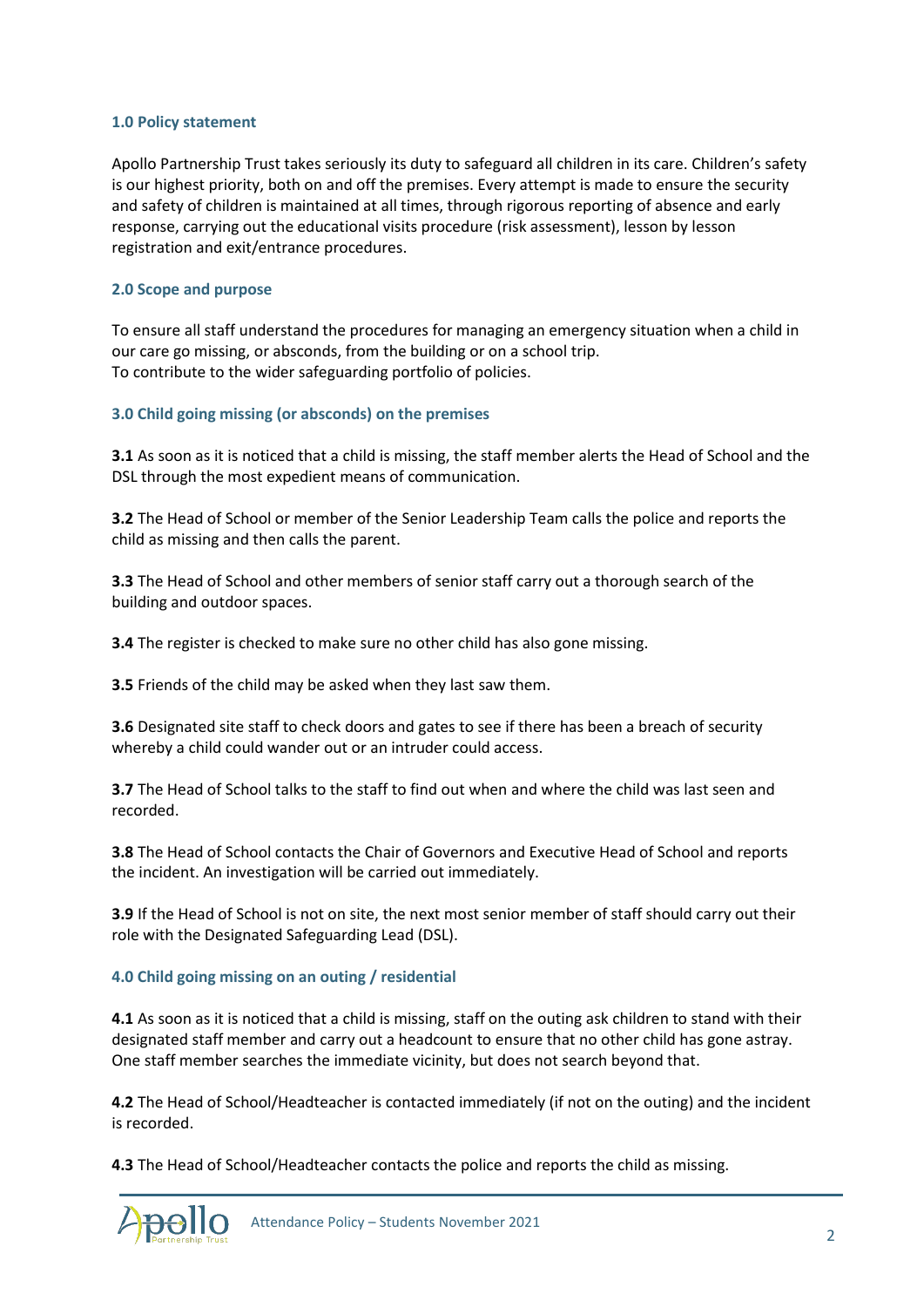**4.4** The Head of School/Headteacher contacts the parent.

**4.5** If necessary and possible, staff to take the remaining children back to the setting.

**4.6** In an indoor venue, the staff contact the venue's security who will handle the search and contact the police if the child is not found.

**4.7** The Head of School/Headteacher contacts the Chair of Governors and Executive Head of School and reports the incident.

**4.8** The Head of School/Heateacher carries out a thorough investigation to establish the facts.

#### **5.0 Managing the Incident**

**5.1** Staff keep calm and do not let the other children become anxious or worried.

**5.2** The Head of School/Headteacher speaks with the parent(s)/Carers.

**5.3** The Head of School/Headteacher and Executive Head of School carry out a full investigation taking written statements from all the staff in the room or who were on the outing.

**5.4** The trip leader writes an incident report detailing:

- the date and time of the report
- what staff/students were in the group/outing and the name of the staff designated responsible for the missing child
- when the child was last seen in the group/outing
- what has taken place in the group or outing since the child went missing
- the time it is estimated that the child went missing
- the risk assessment must be provided

**5.5** A conclusion is drawn as to how the breach of security happened.

**5.6** If the incident warrants a police investigation, all staff co-operate fully. In this case, the police will handle all aspects of the investigation, including interviewing staff. Children's Social Care may be involved if it seems likely that there is a child protection issue to address.

**5.7** The incident is reported under RIDDOR arrangements (see the Reporting of Accidents and Incidents policy); the Health and Safety Officer may want to investigate and will decide if there is a case for prosecution.

**5.8** In the event of disciplinary action needing to be taken, Ofsted and/or the Teacher Regulation Agency is informed.

**5.9** The insurance provider is informed.

**5.10** Lessons learnt from the incident must be incorporated into any future risk assessments.